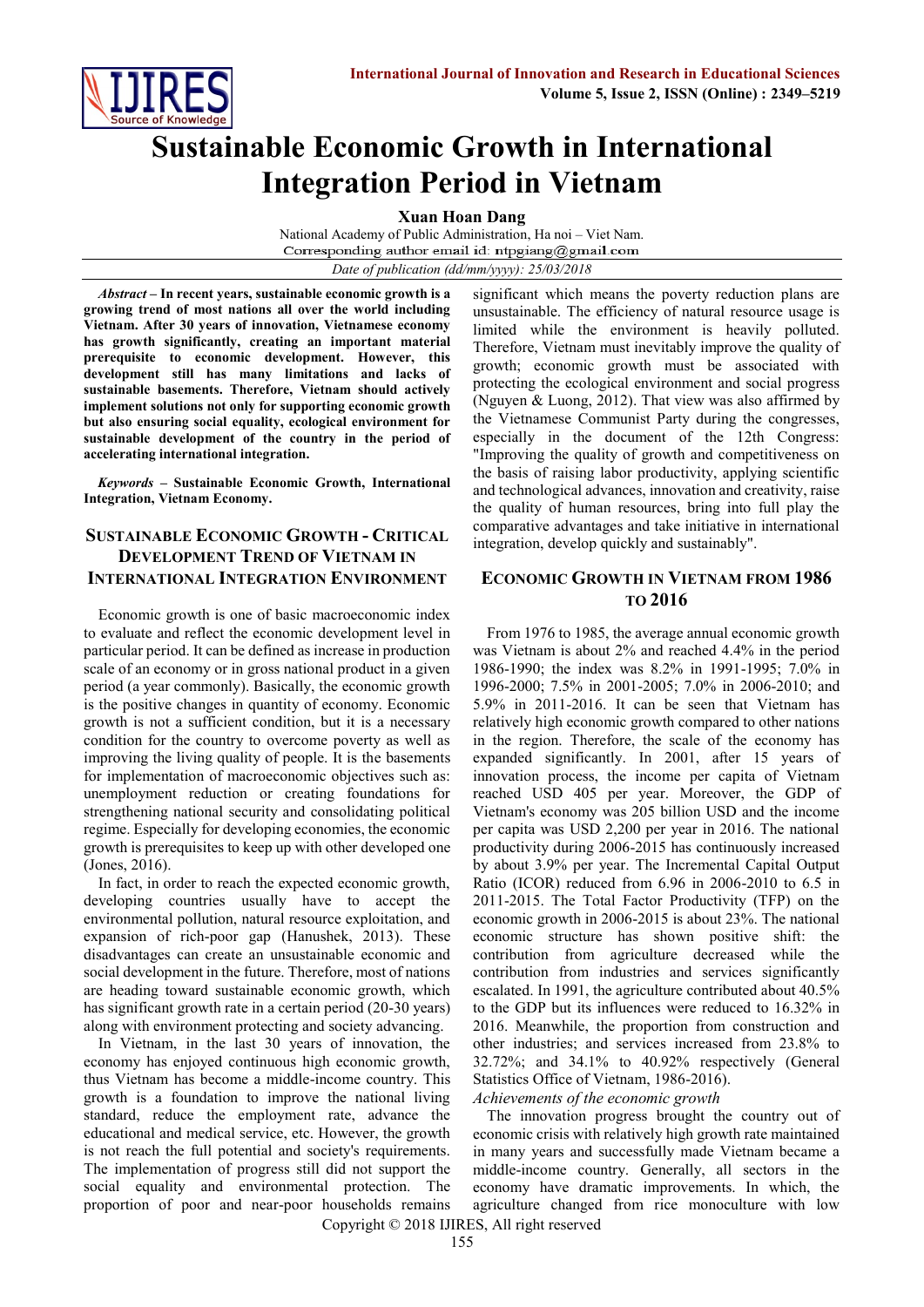

productivity to high-yielding agro-industries with exporting potential. The industry gradually improved its competitiveness; maintained the domestic market while expanded the export market; and attached various new and high-tech industries. The service sector has developed with large diversity and good growth rate. Therefore, the basic macroeconomic was stabilized and inflation was controlled. The economic growth pattern initially changed from widthoriented to depth-oriented. The contribution of science and technology to the economy increased and capital was used with more efficiency.

The achievements of economic growth have created important foundation for Vietnam to gradually improve the lives of the people. Basic social security is ensured; the rate of poor households is significantly reduced. Culture and social development has been strong, the implementation of social justice achieved many positive results. In addition, the management of natural resources, environmental protection and response to climate changes is also strengthened. In general, the economic growth has been attached with protecting social equality and natural environment.

#### *Limitations of the Economic Growth*

Although the economic growth in Vietnam is considered as very impressive, it is not fulfilling the potential of the country. The government is still concerning that this growth is not enough for catching up with other nations in the world and region. Meanwhile the growth quality is not sustainable because of low productivity and low applied technologies in many industries. Moreover, the growth is heavily relied on investment equity; natural resources and low-price human resource.

In the growing process, social and environmental issues are rising. The risk of high re-poverty and the gap between rich and poor between regions, the population is still large. Social evils are complex. In society there are many bad manifestations of morality and lifestyle. The basic investigation activities, planning and use of resources are still inadequate. Environmental protection is still very limited.

These constraints have many causes, but one of the fundamental causes is that the economic growth model has not utilized the contribution of TFP factors. The contribution of capital and labor is three times higher than that of TFP. Furthermore, the level of technology being applied in Vietnam is lower than that of other countries in the region, leading to low labor productivity. The efficiency of using our country's investment capital in the early period of renovation is quite high, but tends to reduce efficiency in recent years. The cause is due to investment spreading, lacking of focus; The situation of waste in the use of State capital still occurs significantly; public administration renovation work has been strengthened but still has many shortcomings.

Vietnamese labor forces still have many disadvantages. Although the labor force is large in number, but mainly in general labor, the percentage of trained workers is still low. Thus, Vietnam's economic growth is based on factors of low quality production that have affected the quality of growth. In addition, during the process of growth, Vietnam has not seriously considered the sustainability of the economy, so there is no coherent and reasonable link between economic growth; social progress and equality; and ecological environment protection.

# **MEASURES TO PROMOTE SUSTAINABLE ECONOMIC GROWTH IN VIETNAM IN THE PERIOD OF ACCELERATING INTERNATIONAL INTEGRATION**

## *Requirements for economic growth in Vietnam in the period of accelerating international integration*

Globalization and international integration are prominent trend of the contemporary world. In line with that trend, from 1986 to now, Vietnam has stepped up international integration with the motto "diversification, multilateral external relations." At the moment, Vietnam is entering a period of deep and comprehensive international integration in all fields. Vietnam has diplomatic relations with more than 170 countries, with economic, trade and investment relations with more than 220 countries and territories. Vietnam's accession to the World Trade Organization (WTO) in 2007 upgraded the integration of the country from regional level (ASEAN in 1995) and inter-regional (ASEM in 1996, APEC in 1998) to global level.

Extensive international integration on many levels has brought many opportunities for Vietnam to access modern technologies and advanced management experiences, as well as creating a premise for the transformation of the model which is mainly based on capital investment and the exploitation of natural resources to the growth model based on improving the efficiency of production factors (in which scientific and technical progress plays a key role) (Herr, Schweisshelm, & Vu, 2016). International integration also creates opportunities for Vietnam to add value and advancement of the world's culture and civilization to enrich the national culture; to promote social progress. Moreover, it also opens the possibility of coordinating international resource to solve the problems of common concerns of the regions and the world, including environmental issues.

However, not only bring opportunities, international integration also forces countries, including Vietnam, to face many challenges, especially increased competition which could cause significant difficulties for domestic enterprises. International integration has also increased the dependence of the national economy on the offshore market (Herr, Schweisshelm, & Vu, 2016). This makes the economy vulnerable to fluctuations in the international market, which in turn directly affects economic growth. On the other hand, international integration does not distribute benefits and risks fairly to different groups of people in society, thereby increasing the gap between rich and poor. During international integration progress, developing countries, including Viet Nam, tend to focus on resource intensive industries with low added value. As a result, these industries could place the nation facing industrial waste, depleted natural resources and degraded environment. Therefore, the new context of international integration poses many requi-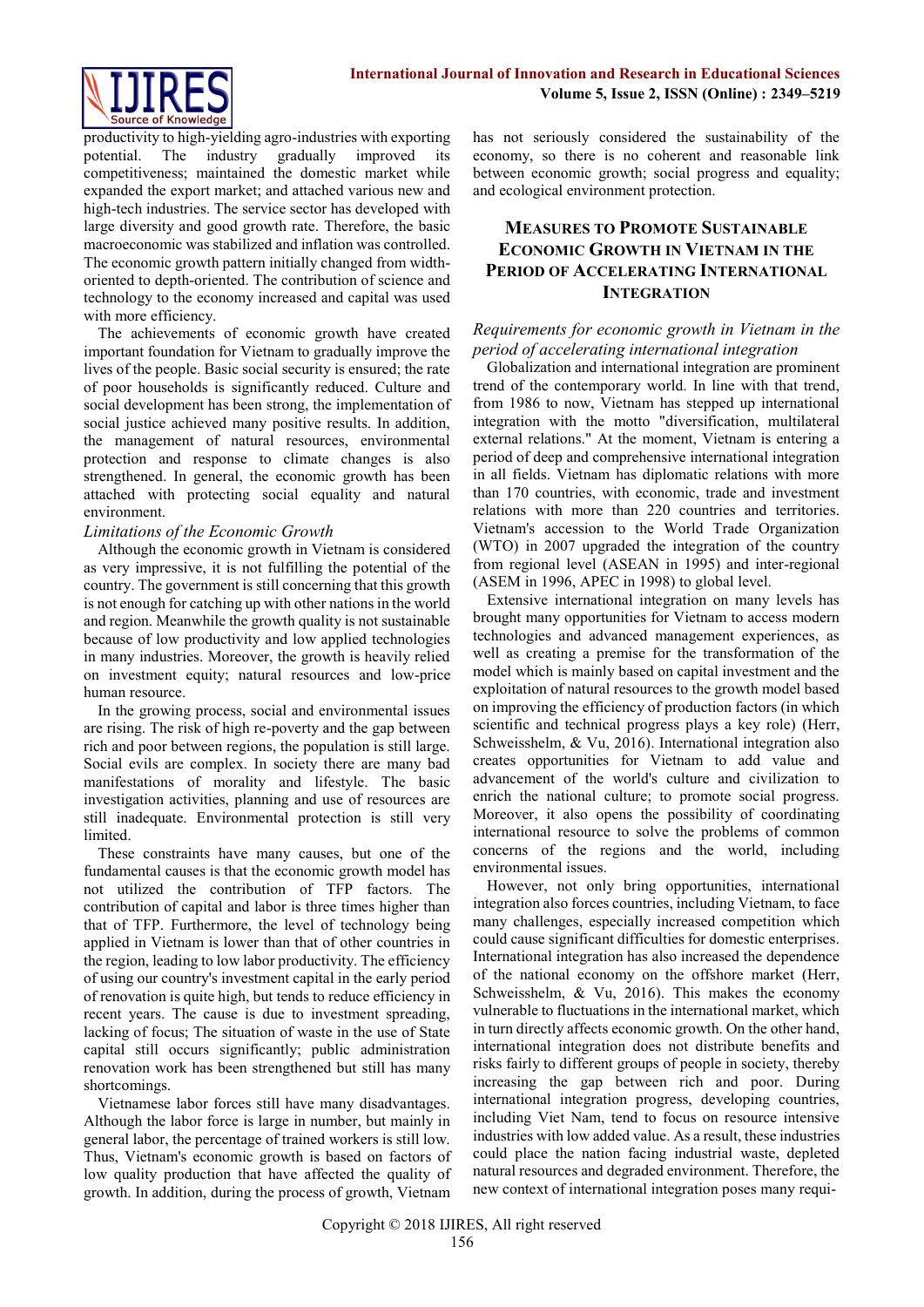

-rements for economic growth in Vietnam.

Vietnam should fully exploit the benefits of international integration to achieve economic growth objectives. Integration brings opportunities to exploit external resources such as capital resources, high quality workforce, modern technology and management experience. In addition, economic growth must be sustainable. Besides taking advantage of opportunities from international integration, Vietnam should avoid the disadvantages to ensure the quality of growth. Growth should not be made at all costs and should be tied to environmental protection, reasonable exploitation and efficient use of resources. Economic growth should be linked to the enhancement of national culture and social justice.

#### *Measures to promote sustainable economic growth in Vietnam in the current period*

a) Improving the quality of economic growth

The economic restructuring associated with the reform of the growth model

Restructuring the economy and reforming the growth model play an important role in economic growth. When the economic structure is adjusted properly, along with the appropriate growth model, not only the gross output of the economy increases but the growth rate is also significantly improved (Greiner, 2000).

In the upcoming period, in order to restructure the economy, Vietnam needs to focus on important areas, including:

- Completing the restructuring of the following three focus areas

Investment restructuring, with focus on public investment; Restructuring state-owned enterprises with focus on state-owned groups and corporations; Restructuring the financial market with focus on commercial banking system.

- Restructuring the State budget; ensuring the safety of public debt and national finance.

- Modernizing the planning process for economic sectors in the direction of increasing productivity and quality associated with enhancing international economic integration; restructuring agriculture towards increasing value added in association with rural economic development; reviewing and inventing industrial development strategies; selecting a number of areas has special advantages for building special economic zones; promoting the development of services; prioritizing industries with high levels of knowledge, technology and value added.

b) Increasing the productivity

Labor productivity is a key factor deciding the quality of economic growth (OpenStax College, 2014). Although Vietnam's labor productivity has improved significantly and gradually over the years, it is still low compared to other countries in the region. By 2015, Vietnam's labor productivity at the current exchange rate is USD 3,660 per person. This statistic is 4.4% for Singapore, 17.4% for Malaysia, 35.2% for Thailand, 48.5% for the Philippines and 48.8% for Indonesia. Labor productivity in Vietnam is only 61% of average productivity of ASEAN countries and only higher than Myanmar and Cambodia. Thus, Vietnam is one of the three countries with the lowest labor productivity in ASEAN.

The main cause of the situation is due to: the economic structure is still changing slowly, a large proportion of labor occupied in agriculture while agricultural labor productivity is still low. Machinery, equipment and production processes are outdated; Quality and efficiency are low. The capabilities on organizing, managing and using resources of the economy are still inadequate. Therefore, in the upcoming time, Vietnam could focus on the following key points to improve labor productivity:

- Economic restructuring to higher productivity industries

Labor productivity in a country depends on the level of labor efficiency combined with other factors of production, such as the amount and quality of using machinery and technology. Thus, if Vietnam has a high proportion of labor in the agricultural sector, overall labor productivity will be lower because the labor productivity of the agricultural sector is much lower than that of other industries and services (McCaig & Pavcnik, 2013). During the process of restructuring the economy associated with innovation model growth, Vietnam needs to actively shift its economic structure from agriculture and low-level services to industries that have high scientific and technological contents plus participating in global production networks and chains (mechanical engineering, electronics, informatics, chemicals, building materials...); and high value added services such as telecommunications or tourism.

- Applying advanced technology to producing process

Advanced science and technology play an important role in improving labor productivity and product quality (OECD, 2000). In order to enhance the application of scientific and technological advances to production, Vietnam needs a new administrative mechanism to encourage and create incentives for enterprises to study, develop and apply new technologies. The government also should provide additional support to import advanced technology for domestic enterprises. In addition, Vietnam should continue to promote international cooperation in the field of science and technology. Through this way, more and more advanced technology could gradually increase its participation in the economy.

- Improving the quality of human resources

One of the main causes of low labor productivity in Vietnam is the limited skills of workers plus a significant proportion untrained labor force and lack of soft skills. In fact, the training does not meet the demand of the labor market in both quality and quantity. While many college graduates are unable to find a job due to the labor market's lack of demand, many businesses find it difficult to recruit technicians and trained workers in the right field. Many enterprises have to fully re-train their employees after recruitment. There is a fact that most of Vietnam's current trained workers are usually lacking the capabilities of foreign languages as well as practical skills (McKinsey Global Institute, 2012). Hence, improving the quality of human resources might play a critical role in increasing national labor productivity.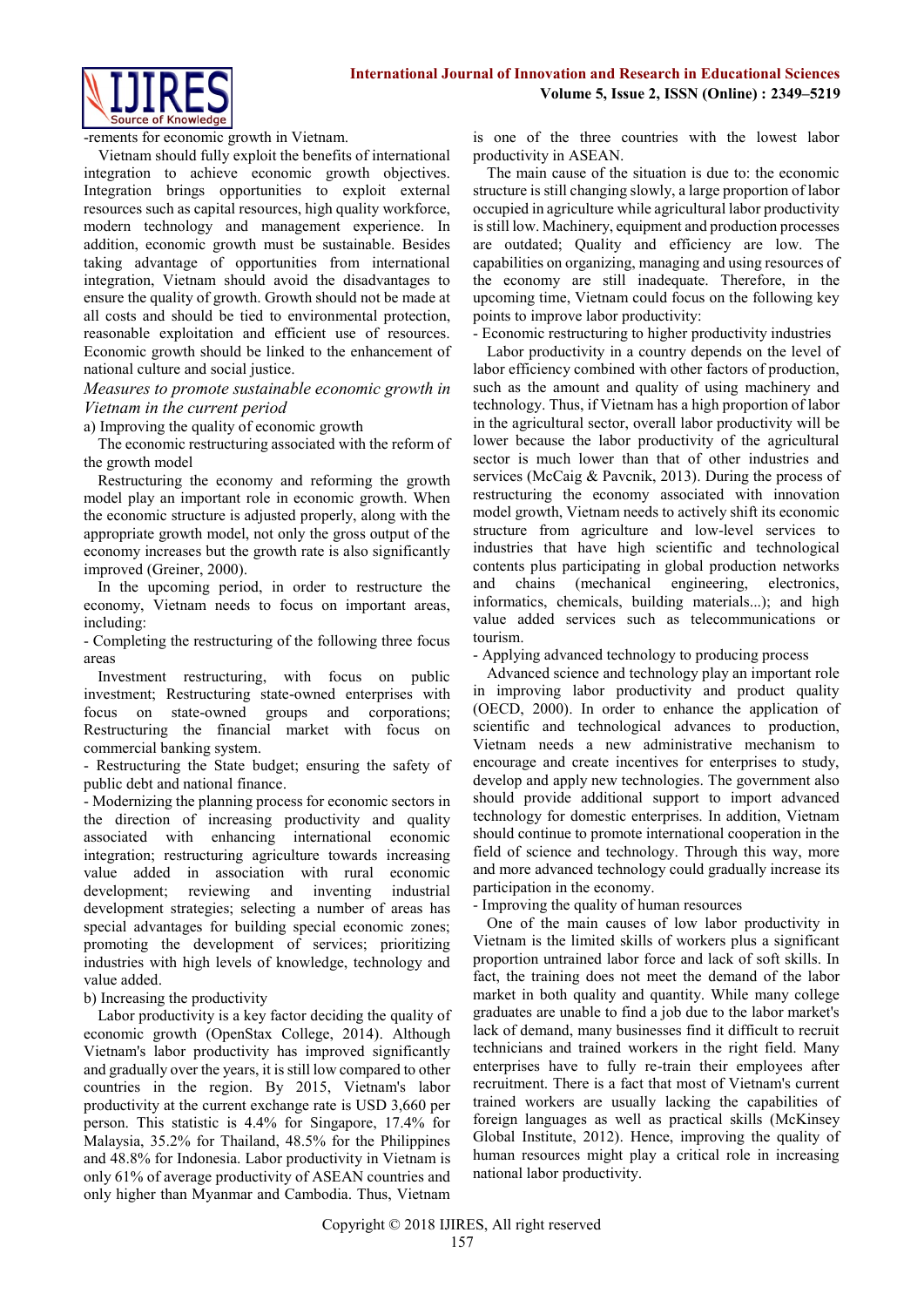

In the coming time, Vietnam needs to synchronously implement mechanisms and policies for human resource development, especially high quality human resources. It is necessary to fundamentally reform, comprehensively education and training system. Improving the quality of training, especially at vocational colleges is very necessary. The training schools in technical sector should enhance and improve their training programs to suit the recruitment demand of the labor market. Additionally, there should be a administrative mechanism which links the training of human resources with the use of human resources within domestic enterprises.

#### c) Attracting foreign investment

In the era of globalization and international integration, foreign investment plays a very important role in the economic development of countries, especially in developing countries, including Vietnam. While the domestic resources required for economic growth are very limited (low capital, backward technology, and poor management), the attraction and promotion of foreign investment resources is very necessary. By attracting foreign investment, Vietnam might have a chance to mobilize large capital, absorb modern technology and learn advanced management experiences to increase the efficiency of the economy as well as improving the growth quality.

In order to promote the efficiency of foreign investment resources for sustainable growth, attracting foreign investment should focus on quality and efficiency of the investment. Vietnam needs to select investors from modern industries with advanced technology. Moreover, it is necessary to concentrate investment capital on the sectors with competitive advantages and key industries. In addition, priority should be given to projects using clean technology, low energy and natural resources consumption, and environmentally friendly. In addition, Vietnam needs to step by step restrict and terminate projects that are potential to pollute the environment. Finally, the Government should encourage FDI enterprises to set up R & D facilities in Vietnam in order to improve the competitive advantage of the country in the region. Strengthen the connectivity of Vietnamese enterprises to the supply chains of these FDI enterprises.

#### d) Harmonizing economic growth with social equality

In order to harmonize economic growth with social justice, Vietnam should continue to accelerate industrialization and modernization of agriculture; shift labor structure towards reducing the proportion of agricultural labors plus increasing the percentage of labors in the industries and services. As the majority of the poor live in rural areas, the state needs to strongly support the development of employment and production in these areas. Prioritizing economic development in rural areas is the first step to eradicate poverty as well as reduce the gap between rich and poor in society. The State also needs to mobilize resources for poverty reduction; promote sustainable poverty reduction; facilitate and encourage poor households to strive to escape poverty. In addition, private enterprises should be encouraged to participate in poverty reduction (through investments or volunteer works).

The government also needs to reform the wage policy, based on market principles, based on labor productivity. In addition, basic social services such as education, health care, housing, clean water, information and social security should be enhanced.

e) Harmonizing economic growth with environment protection

In order to ensure sustainable development, Vietnam needs to harmonize economic growth with environmental protection to meet the needs of the current generation without utilizing the resources in future generations. In order to link economic growth with environmental protection as well as respond to climate changes, the government should focus on three following points:

- Promoting propaganda activities to change the awareness, sense and responsibility of economic subjects on sustainable growth and development; stop prioritizing economic growth at all costs and regardless of environmental pollution.

- Strengthening the State's management; improving the legal system, mechanisms and policies on response to climate changes; closely associating environmental protection with the national socio-economic development plans; developing strategies, scientific planning for the exploitation and usage of natural resources.

Applying economic measures in environmental management, imposing high taxes on economic activities which have the risk of environmental pollution is the most effective way to protect the environment.

Green growth is a new approach to economic growth. The United Nations Environment Program (UNEP) defined green growth as promoting economic development through sustainable consumption and production patterns, to ensure that natural capital continues to be capable of providing resources and services that lives of humanity depend on. The World Bank (WB) suggested that green growth is an efficient, environmentally friendly use of resources (The World Bank, 2012). Thus, it can be seen that green growth is likely to be restored to protecting the natural ecology and mitigating the effects of climate change.

Following the international trend, Vietnam also has to follow the path of green growth. Green growth must be the basis for attracting and encouraging investments from both domestic and foreign enterprises. The attraction of capital should be associated with the conditions that ensure "green technology", environmentally friendly technology with less fuel consumption. In addition, it is necessary to have preferential policies, encourage enterprises to invest in environmentally friendly economic activities which use clean energy and efficient wastes treatments.

It is necessary to review the structure of industries as well as the consumption structure of the economy. Through this way, Vietnam might step by step change the traditional production processes, especially in agriculture, and implement new clean and organic models. Moreover, the nation needs to narrow industries that use a lot of natural resources and promote the habit of "green" consumption; resolutely limit and proceed to not use products and services polluting the environment.